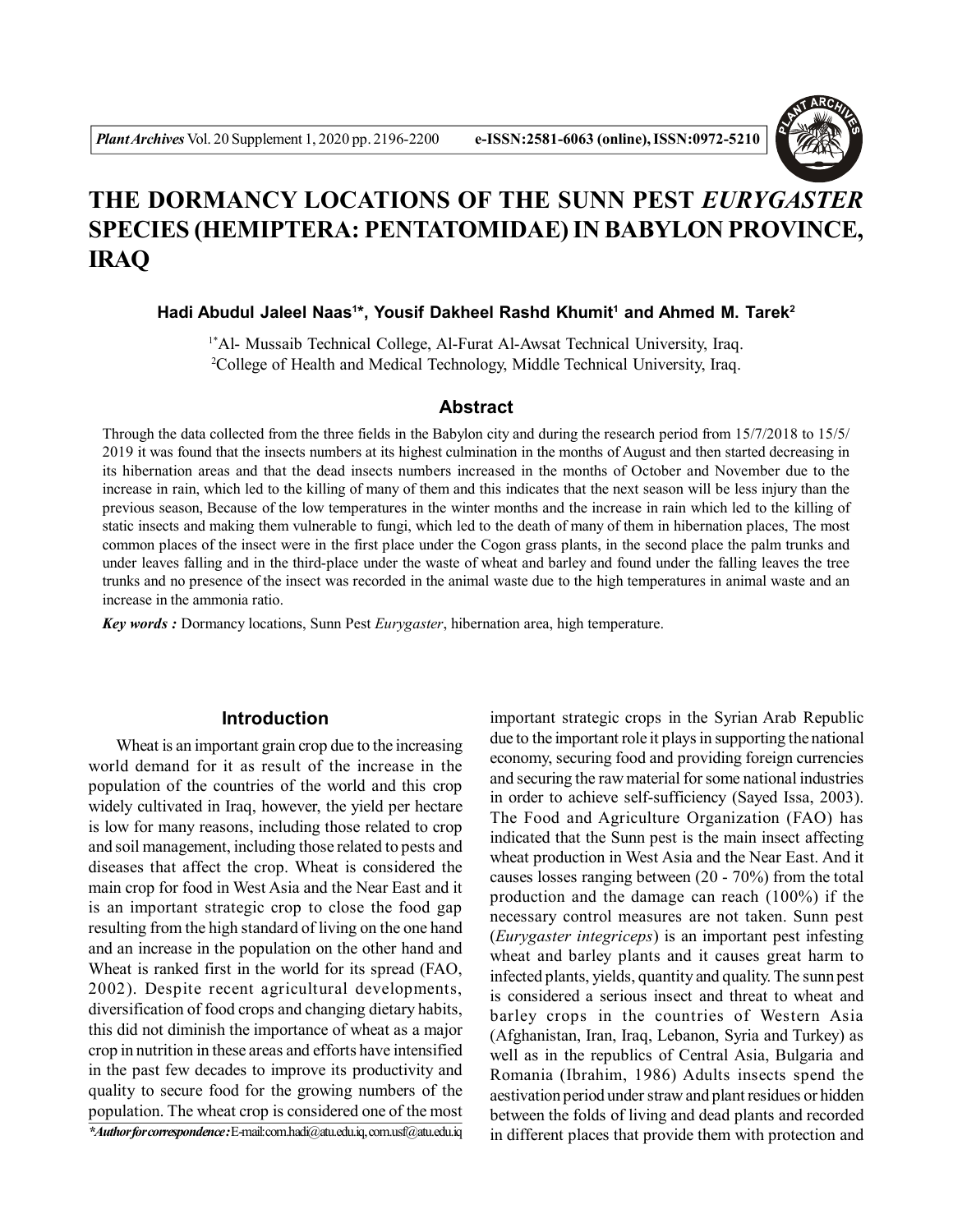| <b>Notes</b>                                                       | <b>Their locations</b>                    |          | The number of<br>dead insects | The number of<br>live insects |          | <b>The</b><br>total | No.            |
|--------------------------------------------------------------------|-------------------------------------------|----------|-------------------------------|-------------------------------|----------|---------------------|----------------|
|                                                                    |                                           | Male     | Female                        | Male                          | Female   | <b>Number</b>       |                |
|                                                                    | Wheat waste                               | $\theta$ | $\theta$                      | 0                             | 0        | $\theta$            |                |
|                                                                    | Barley waste                              | $\theta$ | $\Omega$                      | 0                             |          |                     | $\overline{2}$ |
|                                                                    | Summer weds                               | $\theta$ | $\Omega$                      |                               | 4        | 5                   | 3              |
|                                                                    | Under the palm trunks                     | $\theta$ |                               |                               |          | 3                   | 4              |
|                                                                    | Under piles leave of palm in the orchards | $\theta$ | $\Omega$                      |                               | 3        | 4                   | 5              |
|                                                                    | Cogon Grass plants                        | $\theta$ |                               | 2                             | 4        | $\overline{ }$      | 6              |
|                                                                    | Under the leaves of the falling trees     | $\theta$ | $\Omega$                      | 2                             | 4        | 6                   | $\mathcal{L}$  |
| Because of the high<br>temperatures and the<br>presence of ammonia | Animal waste                              | $\theta$ | $\theta$                      | 0                             | $\theta$ | $\theta$            | 8              |
|                                                                    |                                           |          | $\mathfrak{D}$                | 7                             | 17       | 26                  | Total          |

**Table 1:** The average numbers of insects during July 2018.

shade sufficient to avoid high temperatures and low relative humidity during the summer months to restore their life cycle again as they spend one generation per year, starting In central Iraq, from March to May, the whole year of the previous year, they lay their eggs on wheat and barley plants after spending the summer and winter hibernation period, where adults hide in their summer aestivation in separate places. The study conducted by Al-Khafaji, (1999) and Al-juhaishy, (2017) indicated that the two species are present in the province of Babylon (*Eurygaster austicus, Eurygaster testudinaria*) and they differ from those in northern Iraq. *et al.,* (2016) confirmed in his research that the Sunn pest found in central of Iraq is a settling insect and does not migrate to northern Iraq and its best place for wintering is under the Cogon grass found on the edges of rivers and waterways close to the affected fields of pests for the previous year. Therefore, the research aims to know the whereabouts of the Sunn pest and to know the nature of its life and its extent affected by external conditions.

|  |  | Table 2: The average numbers of insects during August 2018. |
|--|--|-------------------------------------------------------------|
|  |  |                                                             |

## **Materials and Methods**

Three regions that severely infecting annually, were selected from the wheat and barley fields in Babylon province, which were distributed in the center, north and south of the city, which is the (Rasheed) region, north of Babylon, (Albadea) region, in the middle of Babylon and the (Ibrahimi) region, south of Babylon and samples are taken manually, for the purpose of determining the highest insect density and the favorite places for Nymphs in the summer and winter hibernation. The eight different locations were selected in the three fields (wheat fields waste, barley waste, summer weeds, near of palm trunks and under leaves falling from different trees, Under piles leaves of palm in the orchards, in Cogon grass weeds and in animal waste). The insect was observed during the summer season and depending on the type and form of protection that the insect provides. The insect number was measured in square meters (using a square of wood) and during the period from 15/7/2018 to 2/15/2019. This process is done weekly so that static insects are collected in different places of the experiment and according to

|                      |                                           |              | The number of |              | The number of  |                  |                |
|----------------------|-------------------------------------------|--------------|---------------|--------------|----------------|------------------|----------------|
| <b>Notes</b>         | <b>Their locations</b>                    | dead insects |               | live insects |                | total            | N <sub>0</sub> |
|                      |                                           | Male         | Female        | Male         | Female         | <b>Number</b>    |                |
|                      | Wheat waste                               | $\theta$     | $\Omega$      | 2            | 8              | 10 <sup>10</sup> |                |
|                      | Barley waste                              | $\theta$     |               |              | 6              | 8                | $\overline{c}$ |
|                      | Summer weds                               | $\theta$     | $\Omega$      | 2            | 4              | 6                | 3              |
|                      | Under the palm trunks                     | $\theta$     |               | 2            | $\overline{2}$ | 5                | 4              |
|                      | Under piles leave of palm in the orchards | $\theta$     | $\Omega$      | 4            | 6              | 10               | 5              |
|                      | Cogon Grass plants                        | $\theta$     |               | 2            | 5              | 8                | 6              |
|                      | Under the leaves of the falling trees     | $\theta$     | $\Omega$      | 2            | 6              | 8                | 7              |
| Because of the high  |                                           |              |               |              |                |                  |                |
| temperatures and the | Animal waste                              | $\theta$     | $\theta$      | 0            | $\theta$       | $\theta$         | 8              |
| presence of ammonia  |                                           |              |               |              |                |                  |                |
|                      |                                           |              | 3             | 15           | 37             | 55               | Total          |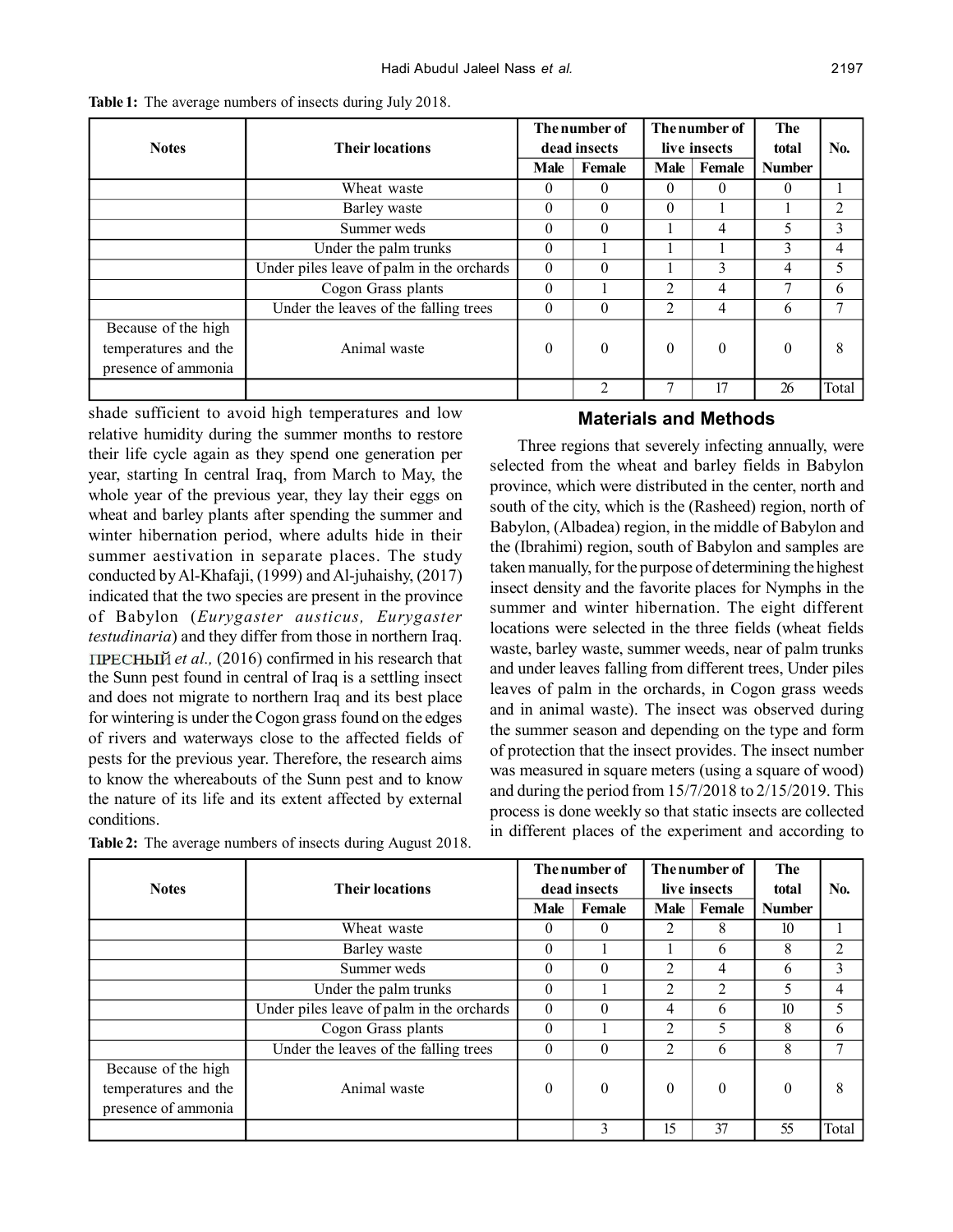

the species and collected manually and placed in bags and brought to the laboratory for the purpose of classification according to the type of sunn. The preparation of dead insects and their percentages for each site and the sexual ratio of living and dead insects were recorded. The study data was analyzed statistically by Randomized Complete Block Design (R.C.B.D.). To determine the significant differences between the sites and according to the SPSS statistical program and at the level of 0.05%.

### **Results and Discussion**

Through the study and analysis of samples taken from the three fields and in each research period (from July 2018 to December 2019) after harvesting the whole wheat and barley yield, the insect moved to obtain it's the summer hibernation places under the leaves of green plants to

protect from High temperature and natural enemies and by recording average insect presence, It was found that the highest recording of insect numbers was in the months of July, August and September. Upon entering the winter, the numbers of the pest began to gradually decrease due to the heavy rains for this year, which led to a large numbers mortality of them, where the average presence of the insect.

Through the following diagram, it was shown that the number of insects reaches its highest point in August and September and then began decreasing for this year in its the hibernation region and that the numbers of mortality insects increased in the month of October and November, due to increasing the rain which led to infection with fungi and killing many of insects and this indicates that the next season will be less infected than before due to the decrease in temperatures in the winter

|                      |                                           |              | The number of | The number of |          | <b>The</b>    |       |
|----------------------|-------------------------------------------|--------------|---------------|---------------|----------|---------------|-------|
| <b>Notes</b>         | <b>Their locations</b>                    | dead insects |               | live insects  |          | total         | No.   |
|                      |                                           | <b>Male</b>  | Female        | Male          | Female   | <b>Number</b> |       |
|                      | Wheat waste                               | $\theta$     | $\Omega$      | 2             | 3        | 5             |       |
|                      | Barley waste                              | $\theta$     |               |               | 3        | 4             |       |
|                      | Summer weds                               | $\theta$     | $\theta$      | 3             | 7        | 10            | 3     |
|                      | Under the palm trunks                     | $\theta$     |               | 2             | 3        | 6             | 4     |
|                      | Under piles leave of palm in the orchards | $\theta$     |               | 4             | 5        | 10            | 5     |
|                      | Cogon Grass plants                        | 2            |               | 3             | 6        | 12            | 6     |
|                      | Under the leaves of the falling trees     |              | $\Omega$      | 2             |          | 10            | ┑     |
| Because of the high  |                                           |              |               |               |          |               |       |
| temperatures and the | Animal waste                              | $\theta$     | $\Omega$      | $\Omega$      | $\theta$ | $\Omega$      | 8     |
| presence of ammonia  |                                           |              |               |               |          |               |       |
|                      |                                           | 3            | 4             | 17            | 34       | 57            | Total |

**Table 3:** The average numbers of insects during September 2018.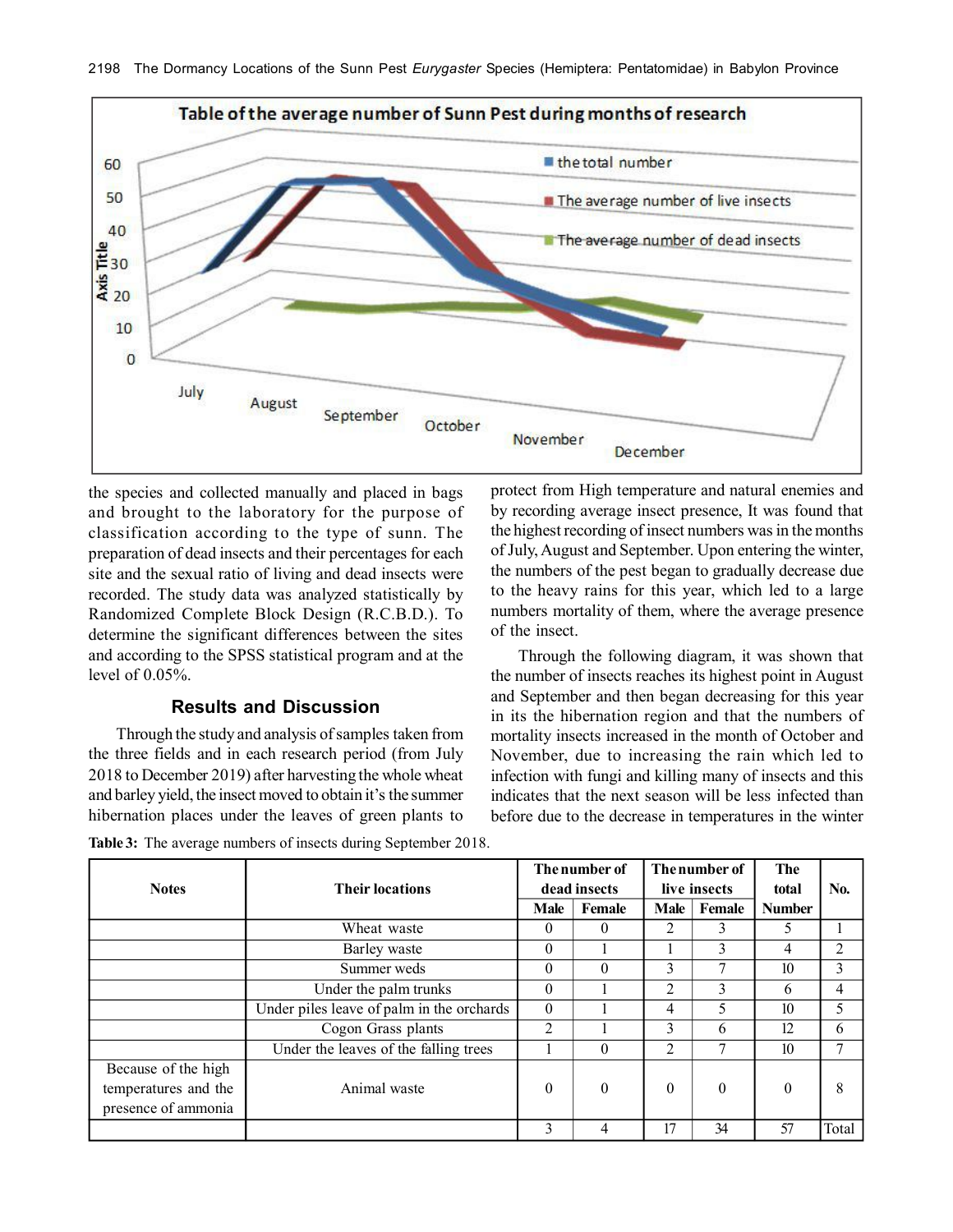| <b>Notes</b>         | <b>Their locations</b>                    |          | The number of<br>dead insects | The number of<br>live insects |          | The<br>total     | No.   |
|----------------------|-------------------------------------------|----------|-------------------------------|-------------------------------|----------|------------------|-------|
|                      |                                           | Male     | Female                        | Male                          | Female   | <b>Number</b>    |       |
|                      | Wheat waste                               | $\theta$ | $\Omega$                      |                               | 2        | 2                |       |
|                      | Barley waste                              | $\theta$ | $\theta$                      | $\theta$                      | $\theta$ | $\theta$         | 2     |
|                      | Summer weds                               | $\Omega$ | $\Omega$                      | $\theta$                      | $\theta$ | $\theta$         | 3     |
|                      | Under the palm trunks                     | $\theta$ |                               |                               |          | 3                | 4     |
|                      | Under piles leave of palm in the orchards | $\Omega$ |                               | $\theta$                      | 3        | 4                | 5     |
|                      | Cogon Grass plants                        | 2        | 2                             | 3                             | ⇁        | 14               | 6     |
|                      | Under the leaves of the falling trees     |          | 2                             | 2                             | 5        | 10 <sup>10</sup> | 7     |
| Because of the high  |                                           |          |                               |                               |          |                  |       |
| temperatures and the | Animal waste                              | $\theta$ | $\theta$                      | $\theta$                      | $\theta$ | $\theta$         | 8     |
| presence of ammonia  |                                           |          |                               |                               |          |                  |       |
|                      |                                           | 3        | 6                             |                               | 17       | 33               | Total |

**Table 4:** The average numbers of insects during October 2018.

**Table 5:** The average numbers of insects during November 2018.

|                      |                                           |                | The number of |                  | The number of  |                |                          |
|----------------------|-------------------------------------------|----------------|---------------|------------------|----------------|----------------|--------------------------|
| <b>Notes</b>         | <b>Their locations</b>                    | dead insects   |               | live insects     |                | total          | No.                      |
|                      |                                           | <b>Male</b>    | Female        | Male             | Female         | <b>Number</b>  |                          |
|                      | Wheat waste                               | $\theta$       | 0             | 0                | 0              | $\theta$       |                          |
|                      | Barley waste                              | $\theta$       | $\Omega$      | $\theta$         | 0              | $\theta$       | $\overline{\mathcal{L}}$ |
|                      | Summer weds                               | $\theta$       | $\Omega$      | 0                | $\theta$       | $\theta$       | 3                        |
|                      | Under the palm trunks                     |                |               | 0                | 0              | $\overline{2}$ | 4                        |
|                      | Under piles leave of palm in the orchards |                |               |                  | 2              | 5              | 5                        |
|                      | Cogon Grass plants                        | 3              | 5             | 2                | 2              | 12             | 6                        |
|                      | Under the leaves of the falling trees     | $\overline{2}$ |               | 2                | $\overline{2}$ | 7              | 7                        |
| Because of the high  |                                           |                |               |                  |                |                |                          |
| temperatures and the | Animal waste                              | $\theta$       | $\theta$      | $\boldsymbol{0}$ | $\theta$       | $\theta$       | 8                        |
| presence of ammonia  |                                           |                |               |                  |                |                |                          |
|                      |                                           | $\mathcal{I}$  | 8             | 5                | 6              | 26             | Total                    |

**Table 6:** The average numbers of insects during December 2018.

|              |                                           |              | The number of | The number of |                | The           |       |
|--------------|-------------------------------------------|--------------|---------------|---------------|----------------|---------------|-------|
| <b>Notes</b> | <b>Their locations</b>                    | dead insects |               | live insects  |                | total         | No.   |
|              |                                           | <b>Male</b>  | Female        | Male          | Female         | <b>Number</b> |       |
|              | Wheat waste                               | 0            |               | 0             | $\Omega$       | 0             |       |
|              | Barley waste                              | $\theta$     | $\Omega$      | 0             | 0              | $\theta$      |       |
|              | Summer weds                               | $\theta$     | $\Omega$      | $\Omega$      | $\theta$       | $\theta$      | 3     |
|              | Under the palm trunks                     | $\theta$     | $\Omega$      | $\Omega$      | $\theta$       | $\Omega$      | 4     |
|              | Under piles leave of palm in the orchards |              |               |               | ົ              | 5             |       |
|              | Cogon Grass plants                        | 2            | 4             | 2             | 2              | 10            | 6     |
|              | Under the leaves of the falling trees     | 2            |               |               | $\overline{2}$ | 6             |       |
|              | Animal waste                              | $\theta$     |               | 0             | $\Omega$       | $\theta$      | 8     |
|              |                                           | 5            | 6             | 4             | h              | 21            | Total |

months and increased rains, which led to killing static insects and making them vulnerable to fungi, which led to the death of many near them in places of hibernation, the most common places of the insect were in the first place under the plants of Cogon grass, in the second place the palm trunks and Under piles leaves of palm and in the third-place under the residue of wheat and barley and found under the falling leaves near the tree trunks and there was no record of the presence of the insect in the animal waste due to the high temperatures in animal excrement and an increase Ammonia gas ratio.

Through the average rate of insect presence, it was found that the Sunn pest enters the summer hibernation after the end of the wheat season and the completion of harvesting. The insects are transferred to the weeds plants and herbs and when the heat rises, Insects go to